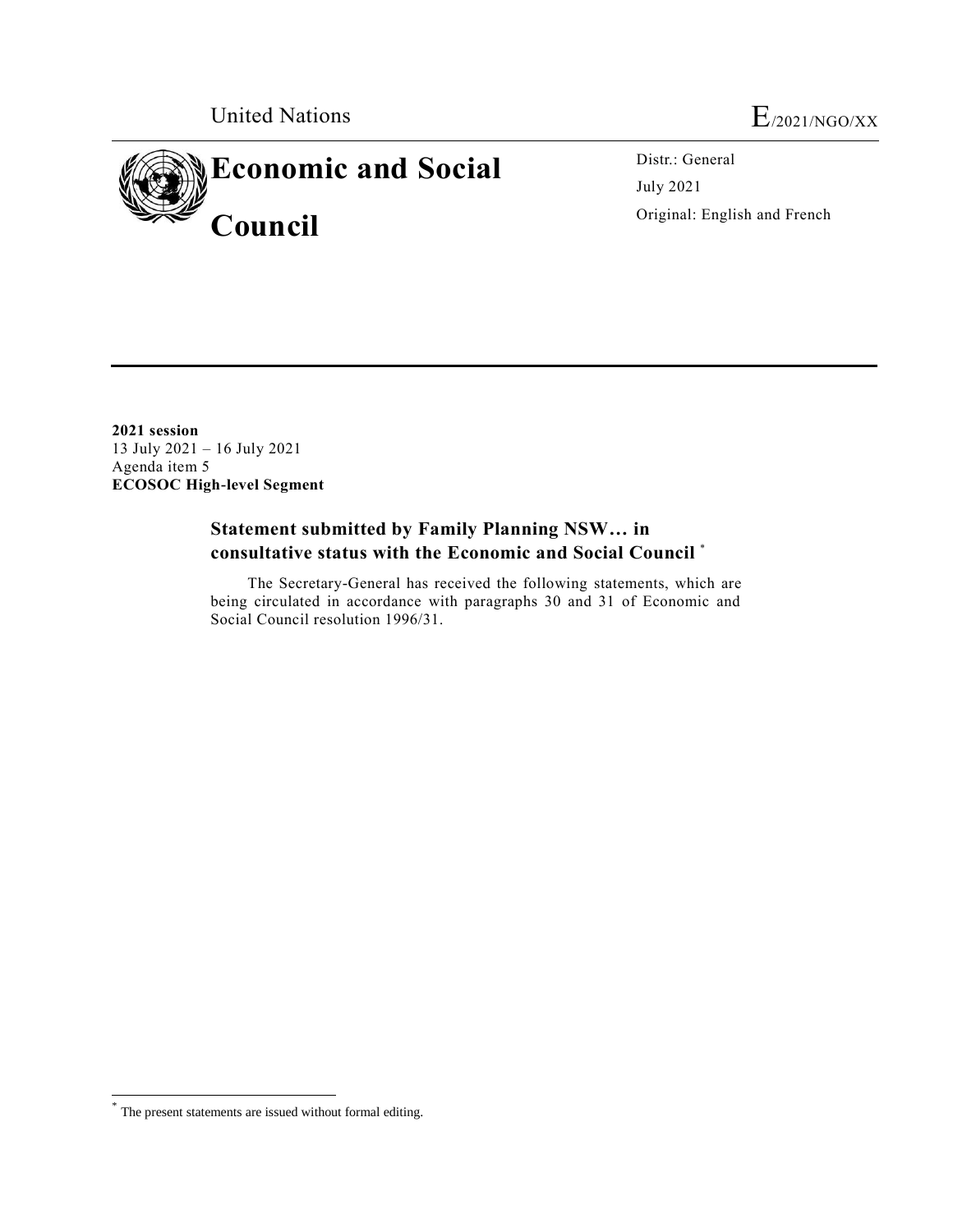## **Statement**

Family Planning NSW is one of Australia's leading providers of sexual and reproductive health services. We work domestically and internationally, supporting our partners in the Pacific to deliver sexual and reproductive health education, information and clinical services. Family Planning NSW is committed to annually reporting on progress of the Sustainable Development Goals in Australia and the Pacific.

#### **Sexual and reproductive health and rights and the 2030 Agenda**

Global work towards the realisation and achievement of sexual and reproductive health and rights is more important now than ever, particularly in response to the COVID-19 pandemic. Countries must ensure progression towards achievement of the Sustainable Development Goals remains a priority. Without accelerated progression, there are serious and real risks to the health and wellbeing of the global community, especially those who are vulnerable and marginalised.

Given the interconnectedness of sexual and reproductive health and rights on poverty, health, wellbeing, and the economic, social and environmental dimensions of sustainable development, implementation of global priorities to advance sexual and reproductive health and rights is needed. Family Planning NSW recommends five strategies to advance sexual and reproductive health and rights and promote inclusive and effective sustainable development.

### **1. Increase access to long-acting reversible contraception**

Despite evidence of effectiveness, use of long-acting reversible contraception in Australia and the Pacific remains low. Increasing long-acting reversible contraception uptake supports women and girls to decide whether or when to have children, and enables them to engage in sustainable work and education by reducing the number of unintended pregnancies.

#### **2. Eliminate cervical cancer**

While Australia is on track to eradicating cervical cancer, compliance with screening varies within vulnerable and marginalised populations. Further, cervical cancer remains a leading cause of death for women in many countries in the Pacific and across the globe. Focus needs to remain on improving screening rates in underscreened populations and ensuring sustainable access to essential preventive services.

#### **3. Invest in comprehensive sexuality education**

There remains no consistent approach to comprehensive sexuality education in Australia, and an alarming lack in the Pacific. Implementation of age-appropriate comprehensive sexuality education promotes respectful relationships, gender equality and better health outcomes, including lower rates of unintended pregnancy, sexually transmissible infections, stigma and gender-based violence.

#### **4. Promote gender equality and end sexual and gender-based violence**

Discrimination and violence against women and girls are common in Australia and the Pacific. Sexual and reproductive health and rights and achieving bodily autonomy supports gender equality by addressing harmful gender norms, promoting respectful relationships, empowering women to make decisions about work, education, relationships, and whether or when to have children.

#### **5. Improve sexual and reproductive health data collection**